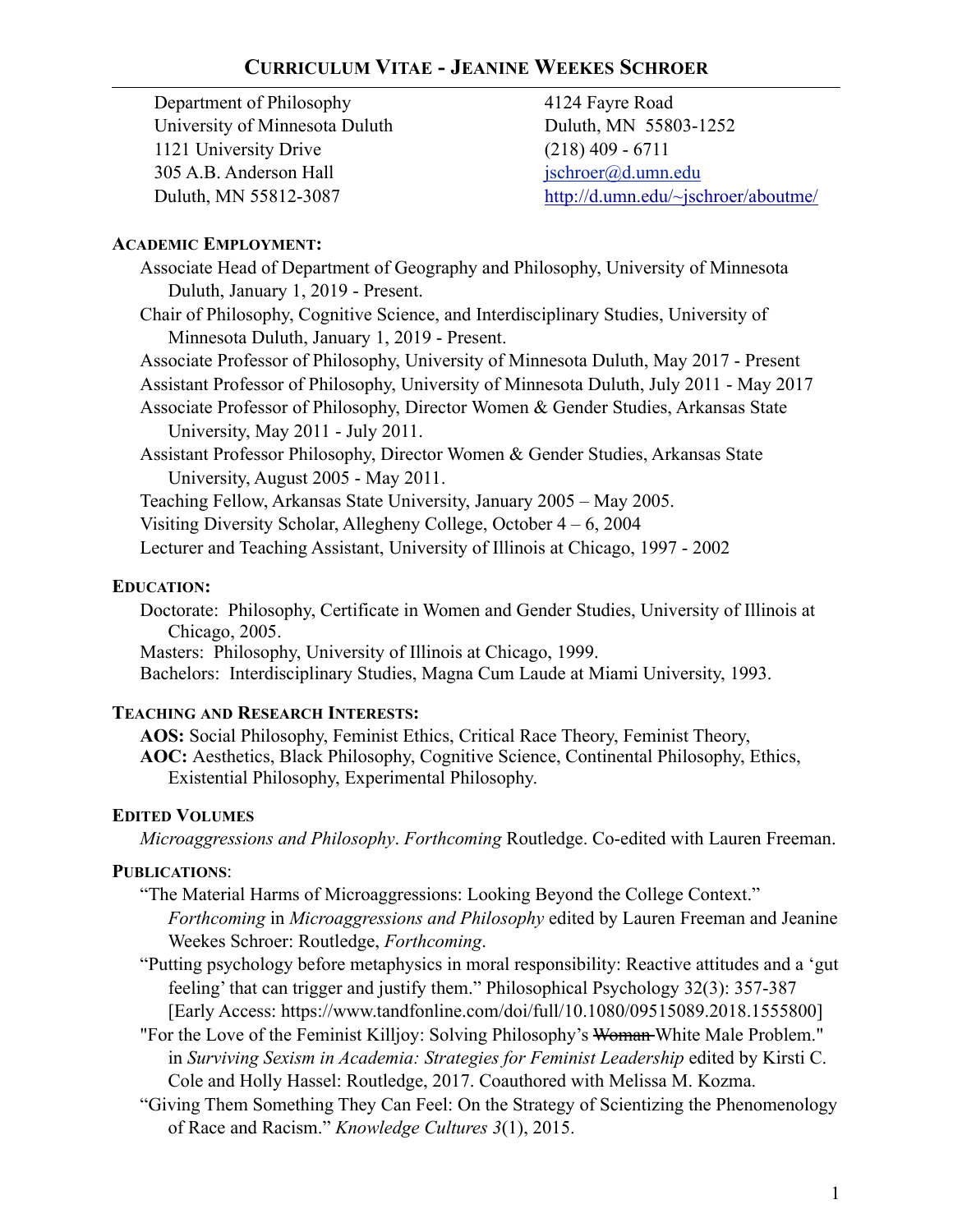- "Getting the Story Right: A Reductionist Narrative Account of Personal Identity." *Philosophical Studies* 171(3), 2014. Coauthored with Robert Schroer.
- "Purposeful Nonsense, Intersectionality, and the Mission to Save Black Babies." In *Why Race and Gender Still Matter: An Intersectional Approach*, edited by Namita Goswami, Maeve O'Donavan, and Lisa Yount.: Pickering & Chatto, 2014. Coauthored with Melissa M. Kozma

"The Terrifying Tale of the Philosophical Mammy" *The Black Scholar* 43(4), Winter 2013.

- "Two Potential Problem with Philosophical Intuition" *Philosophia* 41(4), December 2013 coauthored with Robert Schroer.
- "Campus as Community: A Better Approach to Sexual Harassment Policy" in *American Philosophical Association Newsletter on Feminist Philosophy* 11(2), Spring 2012.
- "Arthur Ashe: Philosopher in Motion" in *Tennis and Philosophy: What the Racket is All About.* David Baggett, editor. The University Press of Kentucky, 2010.
- "Fighting Imperviousness with Vulnerability: Teaching in a Climate of Conservatism." *Teaching Philosophy* 30, no. 2 (2007): 185-200.

#### **BOOKS IN PROGRESS**:

*A Black Feminist Ethics.* 

*The Politics of Nonsense: Defeating the Narratives that Defeat Us.* Co-authored with Melissa Kozma. (Proposal for University of Nebraska Press in progress.)

### **INVITED PRESENTATIONS:**

- "Race, Grace and Intractable Moral Problems" presented at the University of Minnesota Morris, February 27, 2019.
- "Access Denied: Sex, Booze, and Title IX." Faculty Keynote for the Third Annual Undergraduate Women's Conference at Metropolitan State University Denver, Colorado, April 15, 2018.
- " Privilege, Vulnerability, and Risk: Strategies for Intersectional Analysis in this Challenging Time." Keynote for Duquesne Women in Philosophy Conference, Pittsburg, Pennsylvania, April 7, 2018.
- "The Worst Greatest Gift: Confederate Monuments Concretizing of Concrete-Relations-With-Others" for Invited Session on Aesthetics of Monuments and Monumentality at the Pacific Division Meeting of the American Philosophical Association, San Diego, CA, March 29, 2018.
- "Allies, Accomplices and Other Nonsense: Rethinking #SolidarityIsForWhiteWomen" Invited Session on Intersectionality and Solidarity at the Easter Division Meeting of the American Philosophical Association, Savannah GA, January 3 - 6, 2018.
- "Understanding Racial Slurs and Conceptualizing Racism" invited Session on the Philosophy of Race at the Pacific Division Meeting of the American Philosophical Association, Seattle WA, April 13, 2017.
- "Toxic Masculinity, Stereotype Threat, and Resilience" at the 2017 Philosophy Desert Workshop, Moab UT, March 25, 2017.
- "Do we have to choose between good sex and consensual sex?" presented at University of Connecticut's Public Discourse Project - Seminar on Contested Sexual Consent, Storrs, Connecticut, September 9 - 11, 2016.
- "Interrogating Bully: What it Might Mean and What it Definitely Doesn't" presented at Central Michigan University, Mount Pleasant, Michigan, March 25, 2016.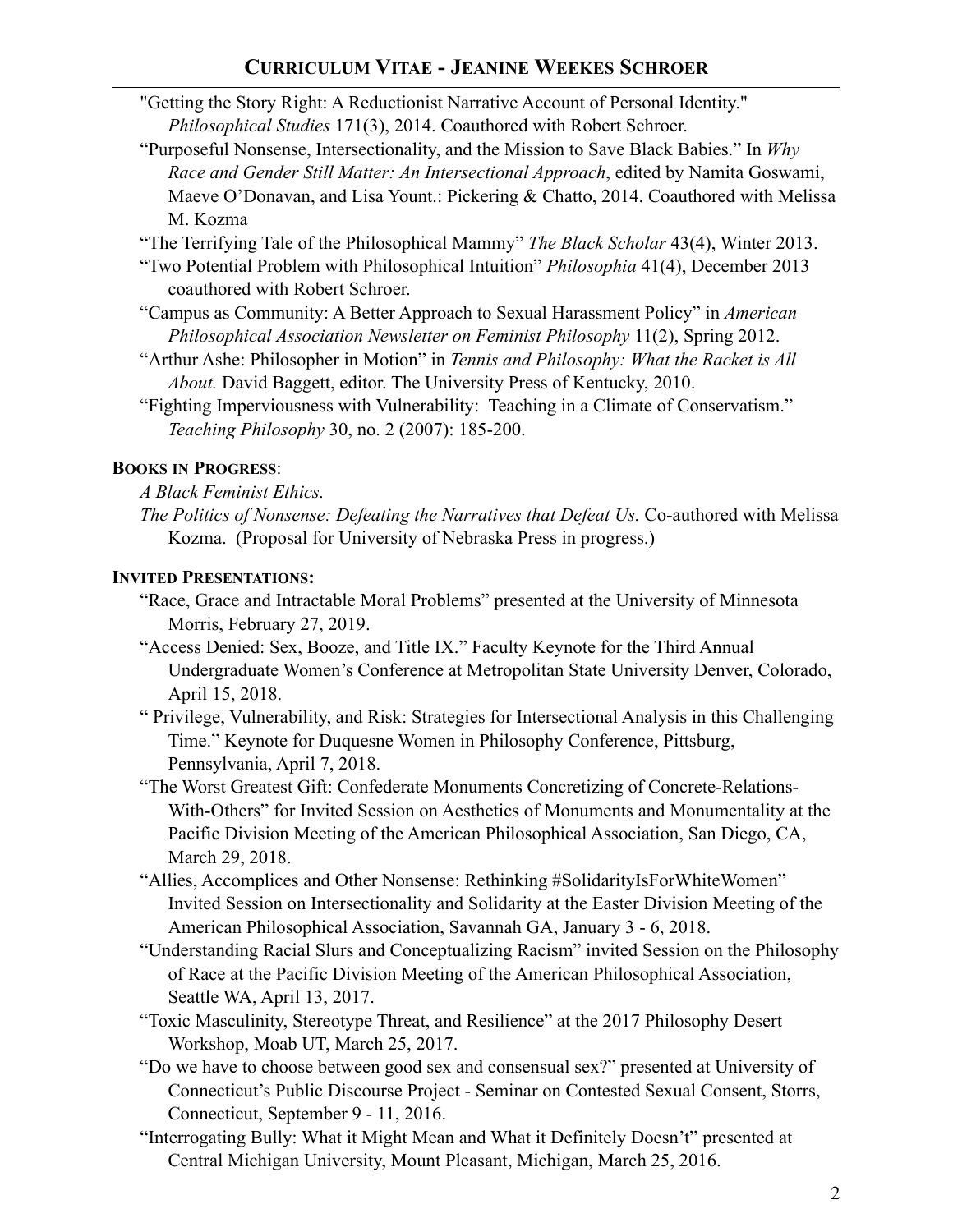"Integrity Privilege: Why No One Who Likes You Calls You a 'Social Justice Warrior'" Jeff presented at Central Michigan University, Mount Pleasant, Michigan, March 24, 2016.

- "Intersectionality: Why Race and Gender Still Matter" (with Namita Goswami, Melissa Kozma, Maeve O'Donovan, Heather Rakes, Jennifer Scuro, and Lisa Yount) presented at Society for Phenomenology and Existential Philosophy, New Orleans, Louisiana, October 23, 2014.
- "Women Undergraduates, Justice, and the Future of Philosophy" (with Stephen Bloch-Schulman, Jean Keller, and Kathryn Norlock) presented at the American Association of Philosophy Teachers, Collegeville, Minnesota, August 1, 2014.
- "Reconstructing Race: The History & Future of Race and Racism" presented at College of Saint Benedict and Saint John's University, Collegeville, Minnesota, October 30, 2013.
- "Who Got Da' Hookup: Revisiting the Unmarriagability of Black Women" at University of Wisconsin - Barron County, Rice Lake, Wisconsin, March 15, 2012.
- "Invited Symposium: Sexual Harassment in the Academy: The 21st Century" (with Margaret Crouch, Kathryn Forbes, and Janet Slagter) presented at the Pacific Division Meeting of the American Philosophical Association, San Diego CA, April 20 - 23, 2011.
- "The Knobe Effect and Hidden Racism: A Race Experiment" presented at California University in Pennsylvania, March 17, 2011.
- "Demarcation: Arguing Race & Racism in the 21st Century" presented at Ball State University, Muncie Indiana, March 23, 2010. (Modest Honorarium).
- "Intimate Cruelty: A Reconsideration of Fighting Words" presented at University of Wisconsin - Barron County, Rice Lake, Wisconsin, May 6, 2009. (Modest Honorarium).
- "The Future of Feminism(s): Challenges, Controversies, and Re-Visions" (with Celia Bardwell-Jones, Marjorie Jolles, Amy Story, and Lisa Yount) keynote panel discussion at Eastern Division Meeting of Society for Women in Philosophy, Cleveland OH, March 28, 2009. (Modest Honorarium).
- "Thinking Against the Grain: Addressing the Epistemology of Contemporary Racism" presented at Allegheny College, Meadville PA, October 6, 2004. (Modest Honorarium).

### **PRESENTATIONS**:

- "Reconsidering 'Fragility': What Nonsense Can Do For You?" (with Melissa M. Kozma and Megan T. Mitchell") panel discussion at the Society for Analytic Feminism session at the Central Division Meeting of the American Philosophical Association, Kansas City MO, March 4, 2017.
- "The 'Bully' Narrative: How Creating Precarity Becomes Child's Play" presented at the 36th Annual National Women's Studies Association, Milwaukee, WI, November 14, 2015.
- "Integrity Privilege: The Hows and Whys of Who Gets to be a Social Justice Hero" presented at the 112th Central Division Meeting of the American Philosophical Association, St. Louis, MO, February 19, 2015.
- "Bullies, Trolls, & #Feminism" presented at the National Women's Studies Association Conference, San Juan, Puerto Rico, November 14, 2014.
- "Dangerous Discourse: Stereotype Threat, and Social Oppression" presented at the *Minnesota Philosophical Society.* St. Catherine University, St. Paul MN, October 27, 2012.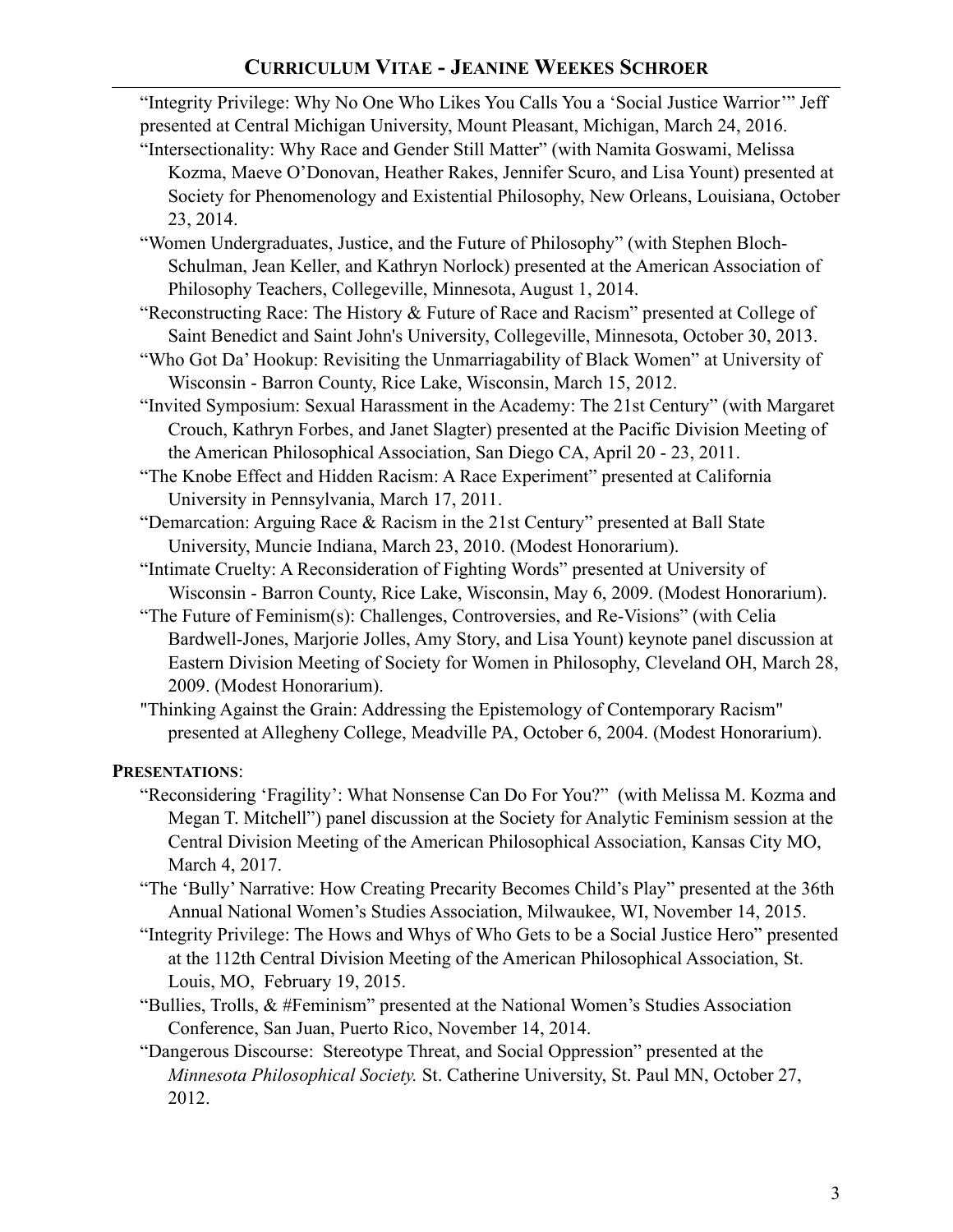- "Dangerous Discourse, Stereotype Threat, and the Phenomenology of Social Oppression" presented at the 3rd Society for Analytical Feminism Meeting, Vanderbilt University, Nashville TN, October 5, 2012.
- "Nonsense as Discourse: The Continuing Importance of Critical Race and Feminist Analysis" presented at *Women in Philosophy: Why Race and Gender Still Matter , Society for Women in Philosophy Eastern Division Conference.* Notre Dame of Maryland University, Baltimore MD, April 28, 2012.
- "Keeping Score: The NFL, Women's Tennis, and the Gendered Identity of Sports" presented at the sixth annual Audrey-Beth Fitch Women's Studies Conference, *Leveling the Playing Field: Examining Gender, Social Justice and Sports.* California PA, March 17, 2011.
- "A Feminist Reading of Gay Marriage: Three Ways" (with Melissa M. Kozma and P. Lori Watson) panel discussion at Midwest Division Meeting of Society for Women in Philosophy, Madison WI, October 22, 2010.
- "Teaching Diversity at ASU" (with Mary Donaghy, Joseph Key, Jon Lofton, and Ruth Owens and Cherisse Jones-Branch) panel discussion at Sixteenth Annual Delta Blues Symposium: Region and Politics of the Culture, Jonesboro AR, April 7, 2010.
- "This is Not a Black Woman: On a Pseudo-Metaphysics of Race" presented at the 2008 Tennessee Philosophical Association, Nashville TN, November 15, 2008.
- "The Problem with Blame" presented at the Eastern Division Meeting of the Society for Women in Philosophy, Cleveland OH, April 12, 2008.
- "Blue Delta: Radical Black Feminist in the Rural Christian South" presented at the Central APA, Chicago IL, April 28, 2006.
- "Defining Race: What's the Big Deal" presented at Arkansas State University (as part of the Martin Luther King Jr. Week Festivities), Jonesboro AR, January 17, 2006.
- "Aristotle: Dupe or Demon? On the Psychological Challenges to Moral Life" presented at Arkansas State University, Jonesboro AR, June 26, 2004.
- "Taking Ignorance Seriously: On the Import of Rationalization" presented at Ethics and the Epistemologies of Ignorance, University Park PA, March 28, 2004.
- "Complicity, Negligence, and Responsibility" presented at Rejuvenating Scholarship for a Transformed World: The 2003 Conference of Ford Fellows, San Juan PR, October 17, 2003.
- "Moral Theory Catches Up: On the Ramifications of the Modernization of Political Power" presented at *Femininity and Domination* Twelve Years Later: A Conference in Honor of Sandra Bartky, February 15, 2002.

# **GRANTS**

- Institute for Diversity, Equity, and Advocacy Multicultural Research Award for "The Stereotype Project." Awarded April 15, 2015. (External Grant \$4661)
- "The Knobe Effect and Covert Racism." Research grant to participate in the Summer Institute for Research Development 2011, Arkansas State University, 2011. (\$2500 Stipend).
- "In Defense of Care: A Feminist Philosophy Experiment" with Alexandra Bradner accepted for Experiment Month. "Grant" providing material support for both dissemination experiment materials and analysis of data. Sponsored by the American Philosophical Association and coordinated by Yale University, awarded 2010.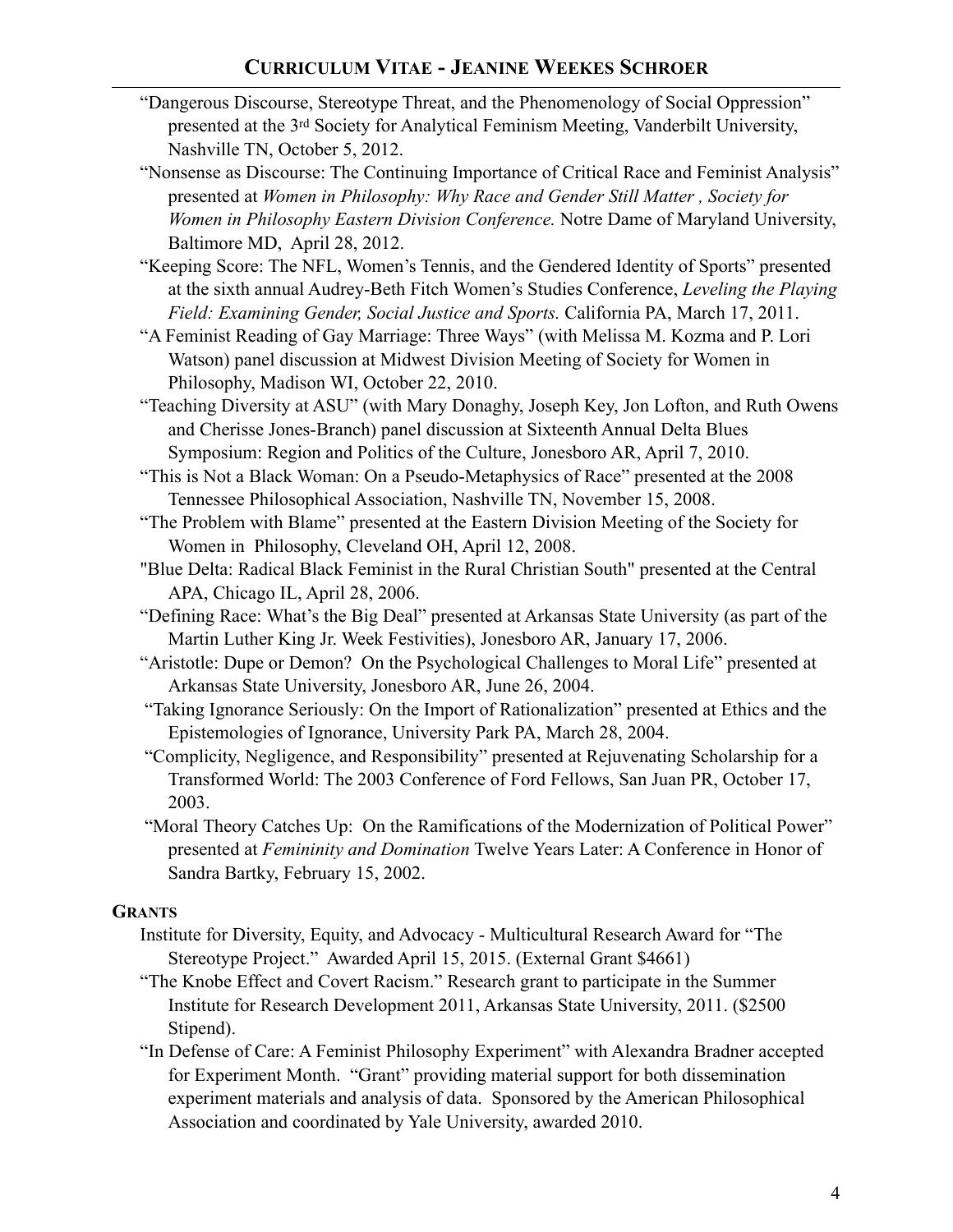- "Human Rights Issue: A Critique of Rape as an Instrument of War" with Somer Allen accepted for a Student Undergraduate Research Fellowship, Spring 2011. Sponsored by the Arkansas Department of Education. (This is an external grant for \$1630.)
- "Women and Gender in Second Life." Research grant to participate in the Interactive Teaching and Technology Center Workshop on Second Life, Arkansas State University, 2010. (\$1300 Stipend)
- Participant in NEH Summer Seminar on Experimental Philosophy. Co-Directors: Shaun Nichols, University of Arizona and Ron Mallon, University of Utah. University of Utah, Salt Lake City, UT. June 22 - July 17, 2009. (NEH Stipend \$3200).

Visiting Diversity Scholar, Allegheny College, October 4 – 6, 2004. (Moderate Honorarium)

# **HONORS AND AWARDS**

UMD College of Liberal Arts Teaching Award (Tenure-Track), 2016 (\$750 Honorarium). UMD Outstanding Academic Advisor Award, 2015 Penn Neuroscience Bootcamp, Pennsylvania State University, July 2012. Friend of Diversity, Arkansas State University, 2010. Campus Excellence Award - Diversity, Arkansas State University, 2008 (\$2500 Honorarium). Ford Foundation Dissertation Fellowship for Minorities, 2002.

# **PROFESSIONAL ASSOCIATIONS**

American Philosophical Association (APA)

Collegium of Black Women Philosophers (CBWP)

Feminist Ethics And Social Theory (FEAST), Steering Committee, Web Chair 2017 -

Present, Program Chair 2017 - 2019

Feminist Epistemology, Methodology, Metaphysics and Philosophy of Science (FEMMS) Society for Analytic Feminism (SAF), President 2018 - Present Society for Women in Philosophy (SWIP)

# **COURSES TAUGHT**

# **At University of Minnesota Duluth"**

- Honor's Thesis "Are We Patient-Centered Yet? A Phenomenological Assessment of the Patient-Centered Medicine Movement" with Aleksander Holleran (Fall 2018 - Spring 2019)
- Honor's Thesis "Language Games, Racial Slurs, and Charlie Sheen (tentative title)" with Trevor Winger (Summer 2016 - Spring 2017).
- Undergraduate Research Opportunities Program (UROP) "From URL to IRL: How TERFs expose the singularity of the internet and real life" with April Emig (Fall 2016 - Spring 2016)
- Honor's Thesis "The Devil or the Corpus Callosum: A genealogy and critique of transphobia in radical feminist ideology" with April Emig (Fall 2014 to Spring 2015)
- Introductory: Critical Thinking (Spring 2012, Spring 2013, Fall and Spring 2014, Fall 2015, Fall and Spring, 2016); Introduction to Philosophy (Fall 2011, Fall 2012)
- Upper Division: Aesthetics (Fall 2015); Existential Literature (Spring 2012, Spring 2013, Spring 2015); Philosophy of Race and Racism (Fall 2011, Spring 2016, Spring 2015, Spring 2014); Social Political Philosophy (2016); Values and Technology (Fall 2012, Fall 2013)
- Developing: Black Philosophy (Upper Division)